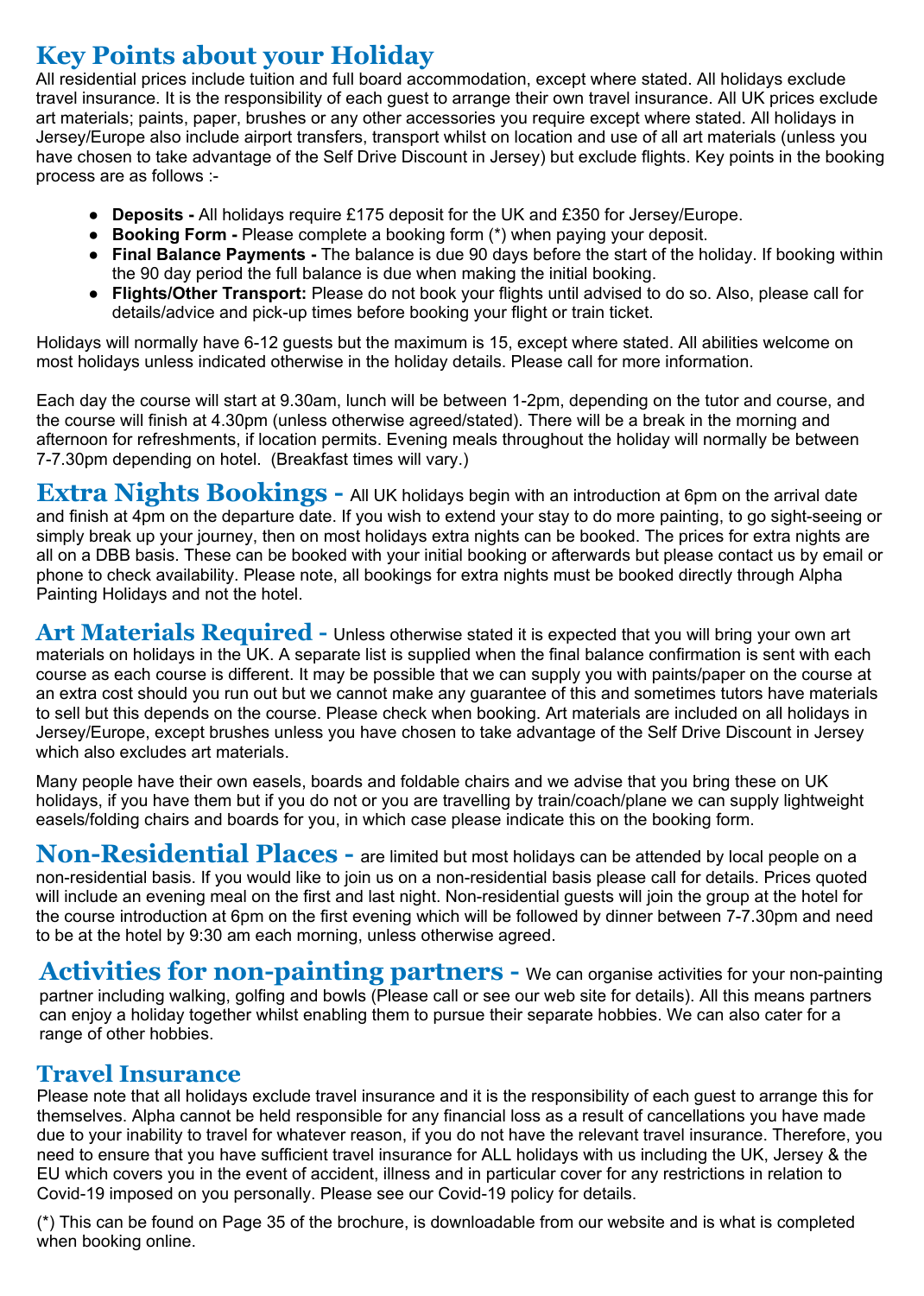## **Bookings, Deposits & Final Payments**

By sending a deposit or by completing and signing a booking form you are agreeing to all the terms and conditions in our brochure, on our web site and on any correspondence sent by Alpha Painting Holidays. Prices include a booking fee of £35 per booking for UK and £50 for Jersey/Europe which is non-transferable. Under special circumstances, e.g. hospital appointment, guests can transfer their deposits (less their booking fee) to another holiday if they are unable to make a specific date.

If your final balance payment is overdue you could lose your deposit and your place on the holiday.

# **Holiday Details - UK**

**Arrival Date -** Guests may arrive at the hotel from 2pm on the arrival date. There is a course introduction at 6pm where you will be greeted by a representative from Alpha Painting Holidays and/or the course tutor. We will run through the itinerary of your holiday and make any changes considered necessary depending on individual needs and weather prospects. Dinner will be served between 7pm and 7.30pm depending on the hotel and the course. If you anticipate being later than 7pm please advise us and we will make any arrangements we can to cater for you.

**Departure Date -** The course will finish around 4pm on the departure date. At this point everyone will depart. You can arrange to stay extra nights either before or after the course. Please see above for details.

# **Holiday Details - Europe**

**Arrival Date -** Airport Transfer will be available from the airport specified in the transport details on the arrival date at set times throughout the day (\*). There are flights from various UK airports to each holiday destination. We can also arrange pickup from nearby train stations. **Please do not book your flights until advised to do so. Also, please call for details/advice and pick-up times before booking your flight or train ticket.**

There will be a course introduction in the afternoon/evening once all guests have arrived and the evening meal will normally be at approximately 7.30pm each evening.

**Painting Course -** There will be 5 days tuition plus one day off, where you are free to relax or come on an excursion, if available, which is optional and is included in the price. You are free to paint of course on the day off, if you wish, but there will be no tuition. On the day off, lunch will be available at the hotel, as a packed lunch or on any excursions that are organised by us.

**Departure Date -** On the departure date all guests will be taken to the airport specified in the transport details at set times to suit the relevant flights.

What's included? Prices are inclusive of airport transfers, transport whilst out painting, 7 nights accommodation, continental breakfast, lunches, soft drinks, 3 course evening meals and wine with evening meals. Prices also include 5 days tuition and use of chairs, easels, boards and other similar accessories and all necessary art materials but you need to bring your own brushes and sketchbook as these are personal to each painter.

Prices exclude flights and travel insurance which must be arranged independently by yourselves..

# **Holiday Details - Jersey**

**Arrival/Departure Date -** Airport Transfers operate the same in Jersey as the rest of Europe.

**What's included?** There will be 7 nights accommodation and 5 days tuition and the same applies in Jersey as in Europe, except wine is not included with the evening meals.

#### **Self Drive Discount - (\*)**

**Holiday Types -** These Holiday Types are indicated in the pricing table of each holiday.

**Location** - These are our regular on location or "en-plein air" holidays where we make the most of painting outdoors, subject to the weather. Painting locations will always only be a short walk from the car park although you can choose a composition further afield, if you prefer. We will always take into consideration the mobility of all guests when on location on these holidays. On these holidays either a studio or a wet weather room will be provided for the days when the weather is poor.

**Studio -** These are studio based courses and we paint indoors for the duration of the holiday and are more focused on learning a specific subject, technique or style of painting and on these holidays we will have a suitable studio dedicated to us throughout the duration of the holiday.

(\*) This information can be found on Page 34 of the brochure and on our website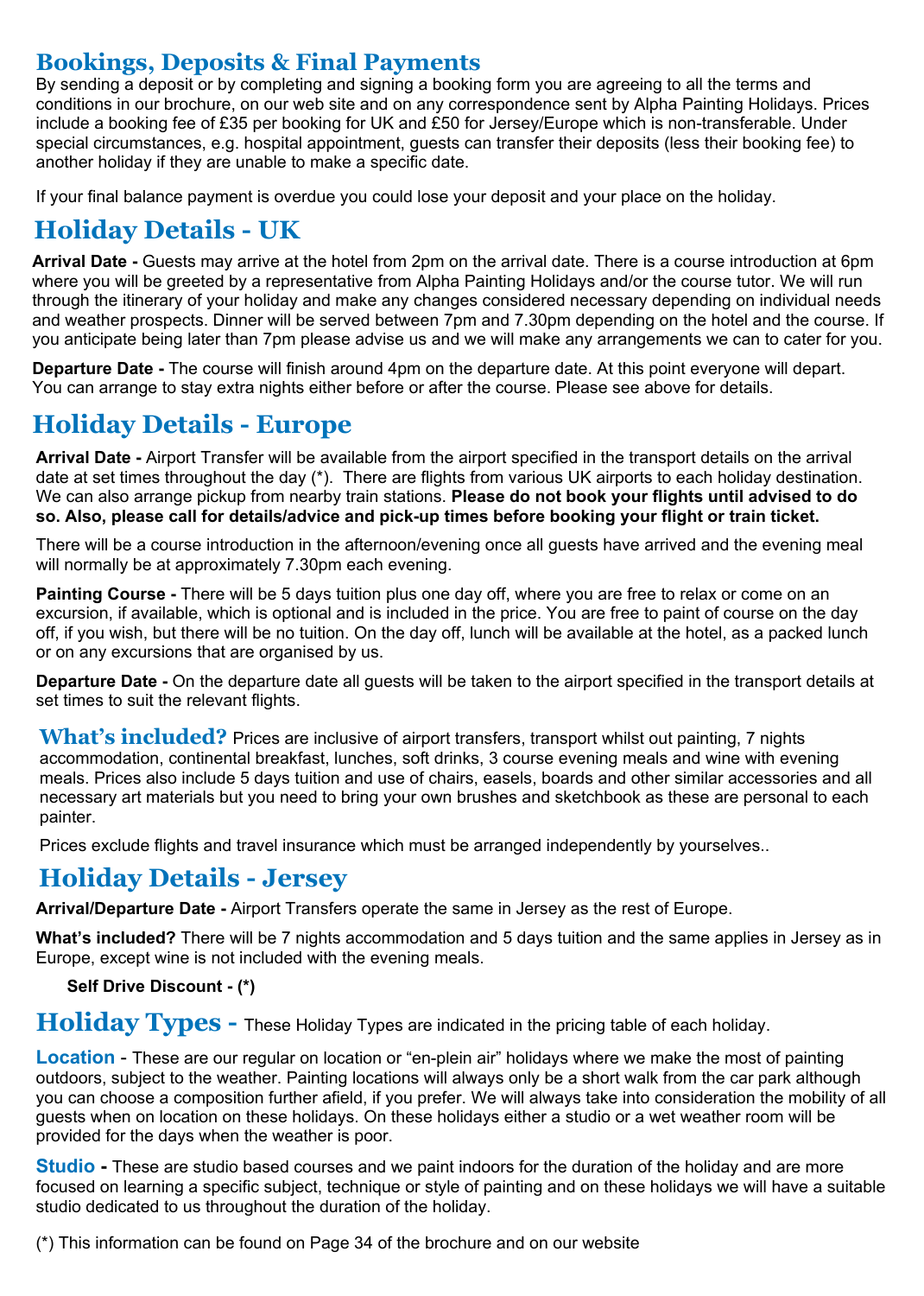**Sketching & Walking (S&W)** - These holidays are where we will go sketching and walking and the purpose of them is to enable us to reach parts of the landscape that other painting holidays cannot reach…probably! It will not be like a regular painting holiday as we will walk routes not accessible by car, stopping off to sketch at different key points. Walks will either be linear or circular walks subject to location. With linear walks we will be dropped off by mini-bus and will be picked up by mini-bus at our destination at the end of the day. On each walk we will walk a short distance and then spend time sketching, arriving at a suitable place for our packed lunch where we can do more sketching. We will then continue on route sketching and walking. Walks will be partly level, with some ups and downs but no steep climbs. Occasionally the gradient will be moderate. They will be more of a stroll than a route march and each section will be around a mile and we will cover around 3-4 miles by the end of the day, so it is only suitable for those with good mobility. Non-sketching partners can come on the stroll or go on a more strenuous route as they wish. Sketchbooks will be provided but you need to bring and carry all your own equipment so only bring limited equipment and travel sets on the walk. However, some studio work may be included so please bring all your normal equipment with you on the holiday.

**Sketching & Painting (S&P)** - This is where we sketch on location and a little walking may be required, no more than a mile in a day, and then we return to the studio to produce complete paintings. As a general rule we would be out for a couple of half days and then in the studio for the rest of the time. We will have a suitable studio dedicated to us throughout the duration of the holiday.

**Simply, Sketch & Paint (SS&P)** - This holiday is designed for the more accomplished or confident artist who does not need or want tuition but would rather have a longer holiday and enables more time to sketch and paint with a mixture of S&W, S&P, Location & Studio work.

# **Important Information**

## **Deposits & Course Cancellations**

All deposits are non-refundable unless a course is cancelled by Alpha Painting Holidays, in which case we will refund all monies paid for the course. Alpha Painting Holidays will endeavour not to cancel a course unless absolutely necessary but we do reserve the right to do so. This includes events that occur outside of our direct control solely in relation to Alpha's suppliers of services directly in relation to the holiday including hotels, restaurants, tutors, transport and other services we have a contractual obligation to provide.

If a course is cancelled by Alpha for any of the reasons listed above, we can transfer you to another similar course or refund your deposit, as you prefer. If a tutor is unable to tutor a course due to unforeseen circumstances including, but not limited to, illness or accident we reserve the right to use another tutor who can tutor the chosen subject and medium. This applies to all holidays, courses and workshops.

If a course is not permitted to run due to government action, strike action, terrorist acts, plague, pestilence, natural disasters or any other similar event beyond our control where it is deemed to be illegal or unsafe for the holiday to proceed then providing Alpha make all reasonable endeavours to provide replacement, alternative or comparable holidays when it is both legal and safe to do so then Alpha are not duty bound to refund any deposits. In this instance final balance payments can be returned if the replacement holiday is more than six months from the date of the request but there will be an admin fee for processing this refund.

In these instances Alpha will always be as flexible as possible given the constraints put upon them by the authorities in the UK and the country that the holiday is run within. In these instances deposits, as always, remain non-refundable but we will allow the deposit to be transferred to any date up-to the end of the following year that restrictions were lifted. Alpha will endeavour to transfer the booking fee but according to the circumstances cannot guarantee that it will be transferred.

If you are unable to come on the course once you have paid the full amount, we are unable to refund any money paid. It may be possible to transfer you to another course, if space permits but this cannot be guaranteed and the booking fee remains non-transferable as well as other reasonable costs. If you are unable to come on the course, please advise us as soon as possible in writing or by email, so that we can deal with your request.

Please note that there is a payment processing fee for any PayPal payments including card payments. The fee may vary but at the time of the last update the fee is 4%. There is no charge for payments by BACS or cheque.